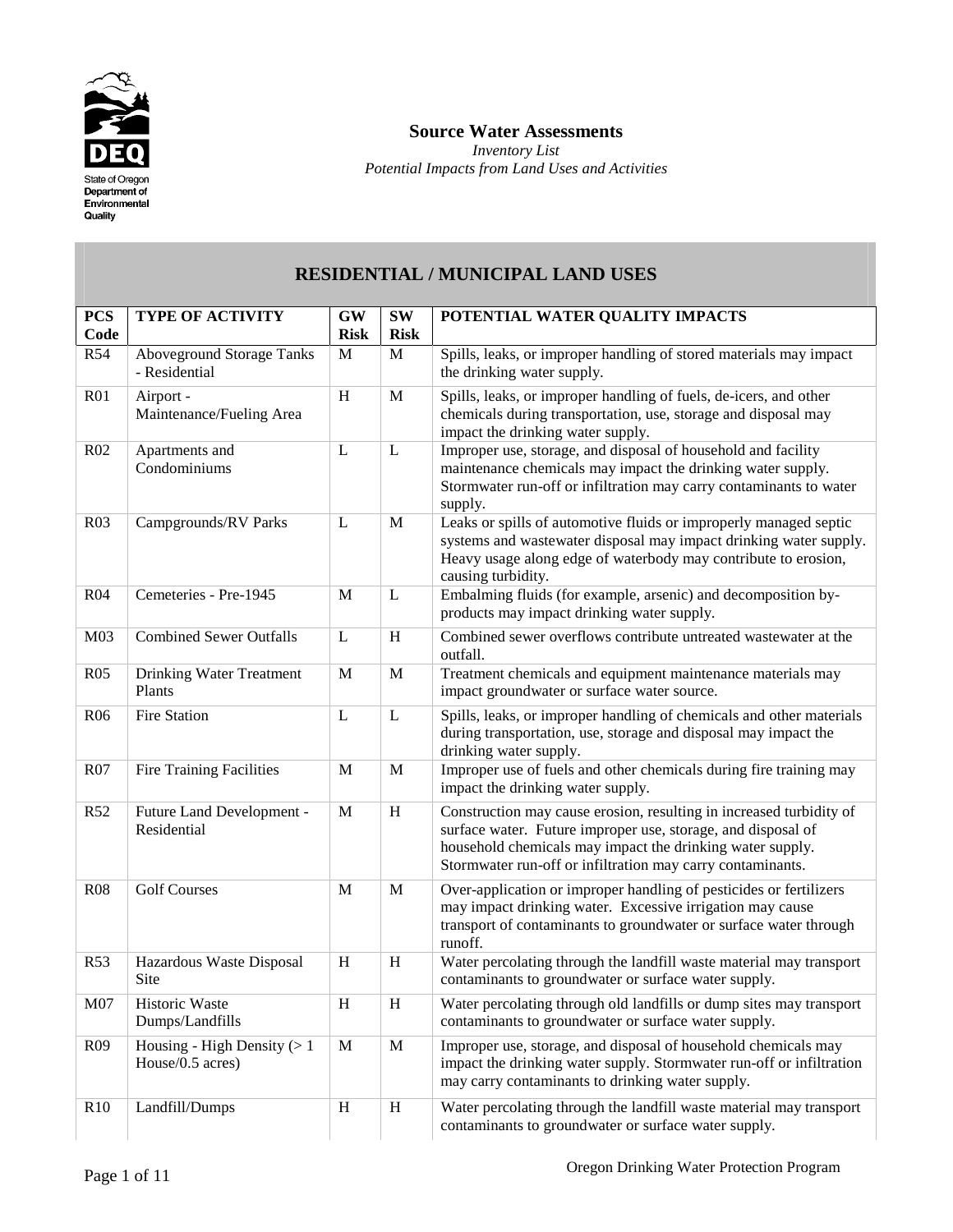#### **RESIDENTIAL / MUNICIPAL LAND USES (continued)**

| <b>PCS</b><br>Code | <b>TYPE OF ACTIVITY</b>                                   | <b>GW</b><br><b>Risk</b> | $\textbf{SW}\xspace$<br><b>Risk</b> | POTENTIAL WATER QUALITY IMPACTS                                                                                                             |
|--------------------|-----------------------------------------------------------|--------------------------|-------------------------------------|---------------------------------------------------------------------------------------------------------------------------------------------|
| R11                | Lawn Care - Highly                                        | M                        | $\mathbf M$                         | Over-application or improper handling of pesticides or fertilizers                                                                          |
|                    | <b>Maintained Areas</b>                                   |                          |                                     | may impact drinking water. Excessive irrigation may cause                                                                                   |
|                    |                                                           |                          |                                     | transport of contaminants to groundwater or surface water through<br>runoff.                                                                |
| R12                | <b>Motor Pools</b>                                        | M                        | M                                   | Spills, leaks, or improper handling of fuels and other chemicals                                                                            |
|                    |                                                           |                          |                                     | from vehicle service and parking areas may impact the drinking<br>water supply. Stormwater run-off or infiltration may carry                |
|                    |                                                           |                          |                                     | contaminants to drinking water.                                                                                                             |
| R13                | Parks                                                     | M                        | M                                   | Over-application or improper handling of pesticides/fertilizers may                                                                         |
|                    |                                                           |                          |                                     | impact drinking water. Excessive irrigation may cause transport of<br>contaminants through runoff. Heavy use along edge of waterbody        |
|                    |                                                           |                          |                                     | may contribute to erosion, causing turbidity.                                                                                               |
| R51                | Possible Chemical Storage -                               | M                        | M                                   | Spills, leaks, or improper handling of chemicals and other materials                                                                        |
|                    | Residential                                               |                          |                                     | during transportation, use, storage, and disposal may impact the                                                                            |
| R14                | Railroad Yards/                                           | H                        | H                                   | drinking water supply.<br>Spills, leaks, or improper handling of fuels and other materials                                                  |
|                    | Maintenance/Fueling Areas                                 |                          |                                     | during transportation, use, storage and disposal may impact the                                                                             |
|                    |                                                           |                          |                                     | drinking water supply.                                                                                                                      |
| R15                | Schools                                                   | $\mathbf L$              | M                                   | Over-application or improper handling of cleaning products,<br>pesticides or fertilizers used on the school grounds may impact              |
|                    |                                                           |                          |                                     | drinking water. Vehicle maintenance wastes may contribute                                                                                   |
|                    |                                                           |                          |                                     | contaminants.                                                                                                                               |
| R16                | Septic Systems - High                                     | H                        | $\mathbf M$                         | If not properly sited, designed, installed, and maintained, septic                                                                          |
|                    | Density ( $> 1$ system/acre)                              |                          |                                     | systems can impact drinking water. Cumulative effects of multiple<br>systems in an area may impact drinking water supply.                   |
| R17                | Sewer Lines - Close                                       | H                        | M                                   | If not properly designed, installed, and maintained, sewer lines can                                                                        |
|                    | Proximity to PWS                                          |                          |                                     | impact drinking water, especially adjacent to a waterbody or within                                                                         |
|                    |                                                           |                          |                                     | the 2-year time-of-travel zone for drinking water wells.                                                                                    |
| M15                | Sludge Disposal Areas                                     | M                        | H                                   | Improper management of sludge and wastewater may impact                                                                                     |
|                    |                                                           |                          |                                     | drinking water supply.                                                                                                                      |
| R18                | Utility Stations/Powerplants -<br>Maintenance/Transformer | H                        | $\, {\rm H}$                        | Spills, leaks, or improper handling of chemicals and other materials<br>including PCBs during transportation, use, storage and disposal may |
|                    | Storage                                                   |                          |                                     | impact the drinking water supply.                                                                                                           |
| R <sub>19</sub>    | <b>Waste Transfer/Recycling</b>                           | M                        | $\boldsymbol{\mathrm{H}}$           | Improper management of water contacting waste material may                                                                                  |
|                    | <b>Stations</b>                                           |                          |                                     | impact the drinking water supply.                                                                                                           |
| R20                | <b>Wastewater Treatment</b>                               | M                        | H                                   | Improper management of wastewater, treatment chemicals, or                                                                                  |
|                    | <b>Plants/Collection Stations</b>                         |                          |                                     | equipment maintenance materials may impact drinking water<br>supply.                                                                        |
| M53                | Wells - Production                                        | $\mathbf{M}$             | M                                   | Improperly installed or maintained wells and abandoned wells may                                                                            |
|                    |                                                           |                          |                                     | provide a direct conduit for contamination to groundwater and                                                                               |
| R50                | Other                                                     |                          |                                     | drinking water source.<br>The impacts to this potential contaminant source will be addressed                                                |
|                    |                                                           |                          |                                     | during the enhanced inventory.                                                                                                              |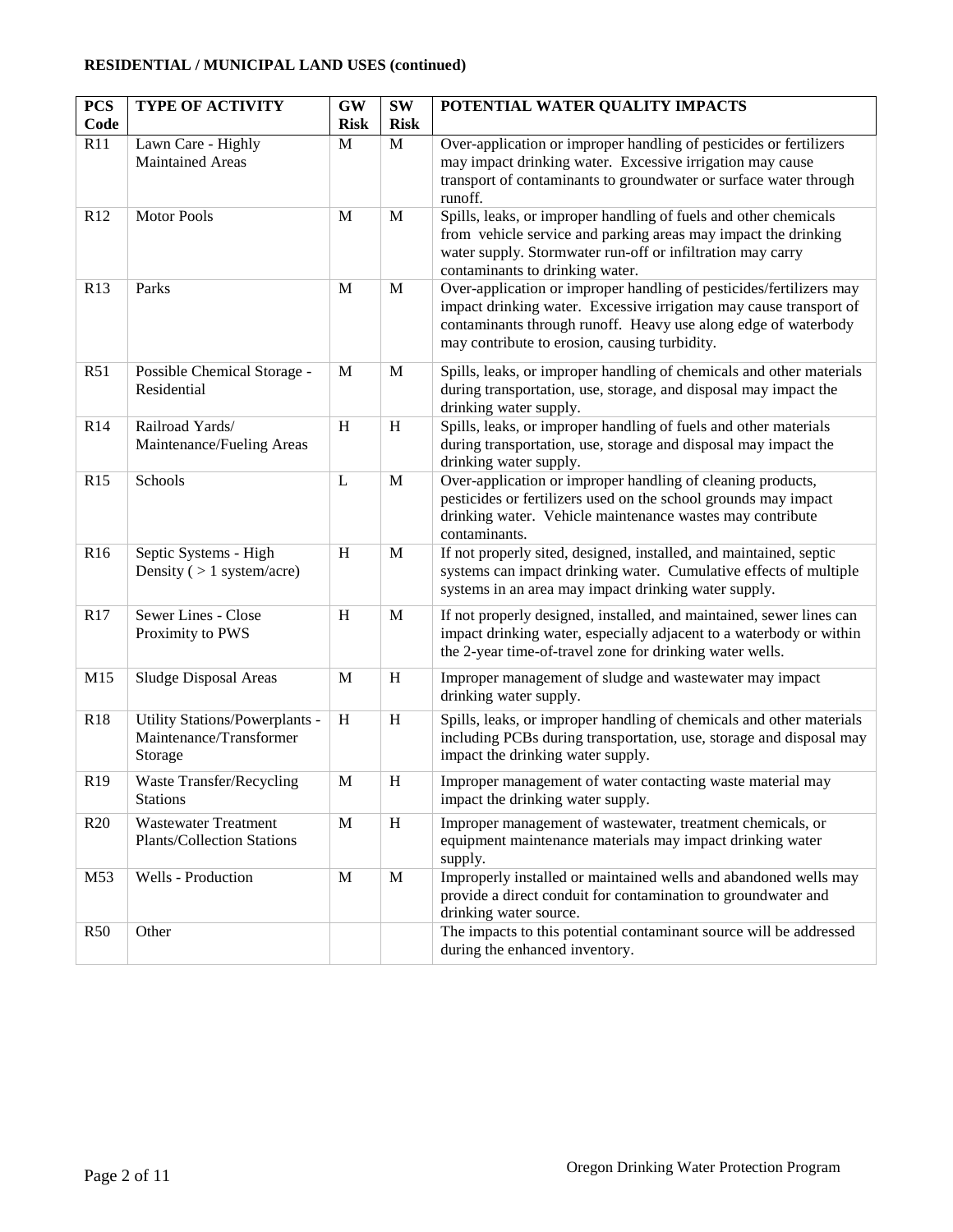# **COMMERCIAL / INDUSTRIAL LAND USES**

| <b>PCS</b><br>Code | <b>TYPE OF ACTIVITY</b>                                  | <b>GW</b><br><b>Risk</b> | <b>SW</b><br><b>Risk</b> | POTENTIAL WATER QUALITY IMPACTS                                                                                                                                                                                                |
|--------------------|----------------------------------------------------------|--------------------------|--------------------------|--------------------------------------------------------------------------------------------------------------------------------------------------------------------------------------------------------------------------------|
| M06                | Auto - Gas Stations - Historic                           | H                        | H                        | Historic spills, leaks, or improper handling of solvents and<br>petroleum products may impact the drinking water supply.<br>Abandoned underground storage tanks may be present.                                                |
| C <sub>01</sub>    | Automobiles - Body Shops                                 | H                        | M                        | Improper management of vehicle paints, thinners, and primer<br>products may impact the drinking water supply.                                                                                                                  |
| C <sub>02</sub>    | Automobiles - Car Washes                                 | M                        | $\mathbf{M}$             | Improper management of vehicle wash water may result in soaps,<br>oils, greases, and metals impacting the drinking water supply.                                                                                               |
| C <sub>03</sub>    | Automobiles - Gas Stations                               | H                        | M                        | Spills, leaks, or improper handling of fuels and other materials<br>during transportation, transfer, and storage may impact the drinking<br>water supply.                                                                      |
| C <sub>04</sub>    | Automobiles - Repair Shops                               | H                        | M                        | Spills, leaks, or improper handling of automotive fluids, solvents,<br>and repair materials during transportation, use, storage and disposal<br>may impact the drinking water supply.                                          |
| C <sub>05</sub>    | Boat Services/Repair/<br>Refinishing                     | H                        | H                        | Spills, leaks, or improper handling of fuels, septage, maintenance<br>chemicals, sandblasting wastes, paints, and other materials during<br>transportation, use, storage and disposal may impact the drinking<br>water supply. |
| C <sub>06</sub>    | <b>Cement/Concrete Plants</b>                            | M                        | $\mathbf{M}$             | Spills, leaks, or improper handling of chemicals and high turbidity<br>wastewaters during transportation, use, storage and disposal may<br>impact the drinking water supply.                                                   |
| CO7                | Chemical/Petroleum<br>Processing/Storage                 | H                        | H                        | Spills, leaks, or improper handling of chemicals and other materials<br>during transportation, use, storage and disposal may impact the<br>drinking water supply.                                                              |
| C52                | <b>Communications Office</b>                             | L                        | L                        | Spills, leaks, or improper handling of chemicals and other materials<br>stored and used in maintenance or backup power supplies may<br>impact the drinking water supply.                                                       |
| C53                | <b>Construction Company</b>                              | M                        | $\mathbf{M}$             | Vehicle and equipment usage increases the risks of leaks or spills of<br>fuels and other chemicals.                                                                                                                            |
| C54                | DEQ Permitted Discharger -<br>Food Processing Wastewater | M                        | H                        | Improper management of wastewater, treatment chemicals, or<br>equipment maintenance materials may impact drinking water<br>supply.                                                                                             |
| C <sub>08</sub>    | Dry Cleaners                                             | H                        | M                        | Spills, leaks, or improper handling of dry cleaning solvents and<br>other chemicals during transportation, use, storage and disposal may<br>impact the drinking water supply.                                                  |
| C <sub>09</sub>    | Electrical/Electronic<br>Manufacturing                   | H                        | $\mathbf M$              | Spills, leaks, or improper handling of chemicals and other materials<br>during transportation, use, storage, and disposal may impact the<br>drinking water supply.                                                             |
| C10                | Fleet/Trucking/Bus<br>Terminals                          | H                        | M                        | Spills, leaks, or improper handling of fuels, grease, solvents, and<br>other materials from vehicle service, fueling, and parking areas may<br>impact the drinking water supply.                                               |
| C11                | Food Processing                                          | M                        | $\mathbf M$              | Spills, leaks, or improper handling of chemicals and other materials<br>during transportation, use, storage and disposal may impact the<br>drinking water supply.                                                              |
| C12                | Furniture/Lumber/Parts<br><b>Stores</b>                  | M                        | $\mathbf M$              | Spills, leaks, or improper handling of hazardous chemical products<br>and other materials in inventory during transportation, use, storage<br>and disposal may impact the drinking water supply.                               |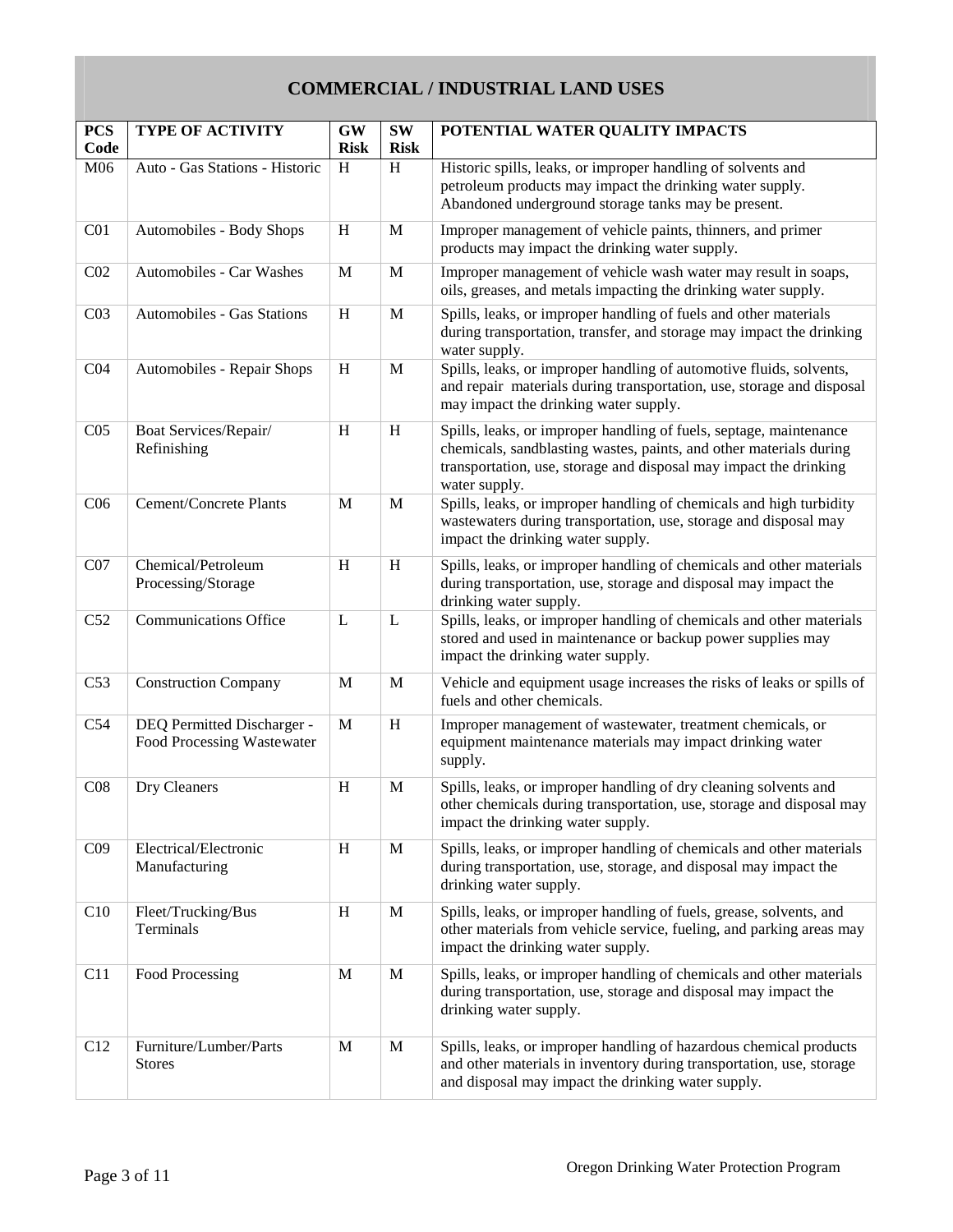#### **COMMERCIAL / INDUSTRIAL LAND USES (continued)**

| <b>PCS</b>  | <b>TYPE OF ACTIVITY</b>                                                  | <b>GW</b>        | <b>SW</b>        | POTENTIAL WATER QUALITY IMPACTS                                                                                                                                                                                                                                        |
|-------------|--------------------------------------------------------------------------|------------------|------------------|------------------------------------------------------------------------------------------------------------------------------------------------------------------------------------------------------------------------------------------------------------------------|
| Code<br>C57 |                                                                          | <b>Risk</b><br>H | <b>Risk</b><br>H |                                                                                                                                                                                                                                                                        |
|             | Future Land Development -<br>Commercial/Industrial                       |                  |                  | Construction may cause erosion, resulting in increase in turbidity of<br>surface water. Future use of chemicals and other materials may<br>impact the drinking water supply. Stormwater run-off or infiltration<br>may carry contaminants to drinking water supply.    |
| C13         | Home Manufacturing                                                       | H                | H                | Spills, leaks, or improper handling of chemicals and other materials<br>during transportation, use, storage and disposal may impact the<br>drinking water supply.                                                                                                      |
| C14         | Junk/Scrap/Salvage Yards                                                 | H                | $\,$ H           | Spills, leaks, or improper handling of automotive chemicals,<br>batteries, and other waste materials during storage and disposal may<br>impact the drinking water supply.                                                                                              |
| C59         | Known Contamination listed<br>as NFA (Sites/Plumes/Spills<br>from ECSI)  | L                | L                | Contamination from spills, leaks, or improper handling of stored<br>materials not evaluated by DEQ may impact the drinking water<br>supply.                                                                                                                            |
| C58         | Known Contamination<br>Sites/Plumes/Spills (ECSI)                        | H                | H                | Existing contamination from spills, leaks, or improper handling of<br>stored materials may impact the drinking water supply.                                                                                                                                           |
| C15         | Machine Shops                                                            | H                | H                | Spills, leaks, or improper handling of solvents, metals, and other<br>chemicals or materials during transportation, use, storage and<br>disposal may impact the drinking water supply.                                                                                 |
| C60         | Maintenance<br>Shop/Equipment Storage -<br>Not Transportation Related    | M                | M                | Spills, leaks, or improper handling of chemicals and other materials<br>during transportation, use, storage, and disposal may impact the<br>drinking water supply.                                                                                                     |
| C61         | Maintenance<br>Shop/Equipment Storage -<br><b>Transportation Related</b> | $\mathbf{M}$     | M                | Spills, leaks, or improper handling of chemicals and other materials<br>during transportation, use, storage, and disposal may impact the<br>drinking water supply.                                                                                                     |
| C62         | Marina/Houseboats/Boat<br>Launch/Fueling Area                            | L                | H                | Spills, leaks, or improper handling of chemicals and other materials<br>during transportation, use, storage, and disposal may impact the<br>drinking water supply.                                                                                                     |
| C16         | Medical/Vet Offices                                                      | M                | $\mathbf L$      | Spills, leaks, or improper handling of x-ray, biological, chemical,<br>and radioactive wastes and other materials during transportation,<br>use, storage and disposal may impact the drinking water supply.                                                            |
| C17         | Metal Plating/Finishing<br>Fabrication                                   | H                | H                | Spills, leaks, or improper handling of solvents, metals, and other<br>chemicals during transportation, use, storage and disposal may<br>impact the drinking water supply.                                                                                              |
| M12         | Military Installations                                                   | H                | H                | Spills, leaks, or improper handling of chemicals and other materials<br>during transportation, use, storage and disposal may impact the<br>drinking water supply. Other potential contaminant sources may<br>include ordnance or waste landfills/dump sites.           |
| C63         | Mining Activities - Active -<br>other than gravel                        | H                | H                | Leachate from mining operations or equipment use may contain<br>chemicals and wastes that may impact the drinking water supply.<br>Land disturbance may increase surface erosion and sediment<br>delivery rates, resulting in high turbidity in drinking water source. |
| C18         | Mining Activities - Gravel<br>Mines/Gravel Pits                          | H                | H                | Spills, leaks, or improper handling of chemicals and wastes<br>generated in mining operations or from heavy equipment may<br>impact the drinking water supply.                                                                                                         |
| C64         | Mining Activities - Inactive -<br>other than gravel                      | M                | M                | Leachate from former mining operations or from former equipment<br>use may contain chemicals and wastes that may impact the drinking<br>water supply.                                                                                                                  |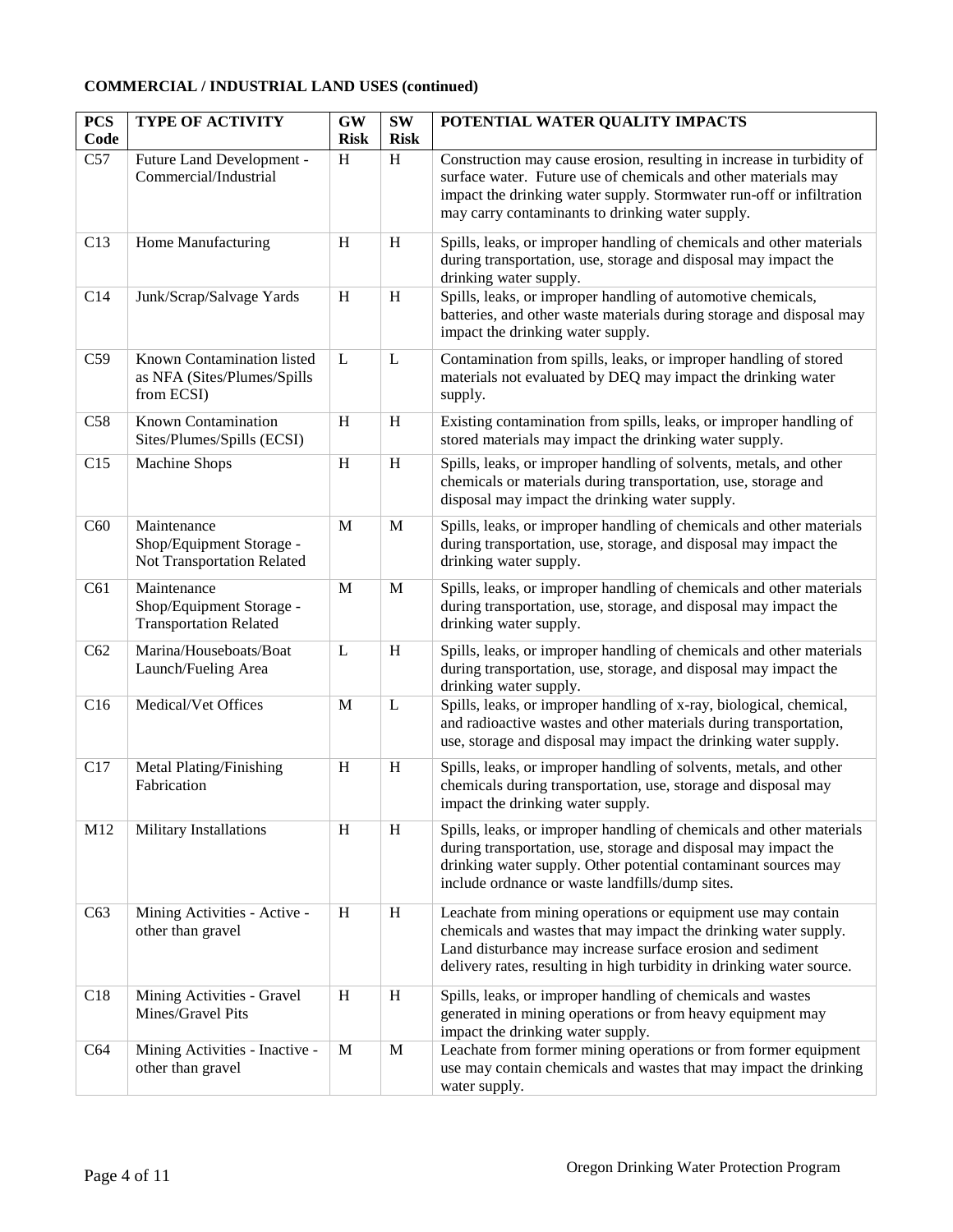#### **COMMERCIAL / INDUSTRIAL LAND USES (continued)**

| <b>PCS</b><br>Code | <b>TYPE OF ACTIVITY</b>                 | <b>GW</b><br><b>Risk</b> | <b>SW</b><br><b>Risk</b> | POTENTIAL WATER QUALITY IMPACTS                                                                                                                                                                                           |
|--------------------|-----------------------------------------|--------------------------|--------------------------|---------------------------------------------------------------------------------------------------------------------------------------------------------------------------------------------------------------------------|
| C68                | Miscellaneous Equipment<br>Maintenance  | H                        | H                        | Spills, leaks, or improper handling of automotive fluids, solvents,<br>and repair materials during transportation, use, storage and disposal<br>may impact the drinking water supply.                                     |
| C65                | Miscellaneous<br>Manufacturing          | H                        | H                        | Spills, leaks, or improper handling of chemicals and other materials<br>during transportation, use, storage, and disposal may impact the<br>drinking water supply.                                                        |
| C66                | Motel                                   | L                        | L                        | Spills, leaks, or improper handling of chemicals and other materials<br>stored and used in maintenance or from parking areas may impact<br>the drinking water supply.                                                     |
| C19                | Office Buildings/Complexes              | L                        | L                        | Spills, leaks, or improper handling of chemicals and other materials<br>stored and used in maintenance or from parking areas may impact<br>the drinking water supply.                                                     |
| C20                | Parking Lots/Malls (> 50<br>Spaces)     | H                        | H                        | Spills and leaks of automotive fluids in parking lots may impact the<br>drinking water supply.                                                                                                                            |
| C <sub>21</sub>    | Photo Processing/Printing               | H                        | H                        | Spills, leaks, or improper handling of photographic chemicals<br>during transportation, use, storage and disposal may impact the<br>drinking water supply.                                                                |
| C51                | Pipelines - Chemical and<br>Petroleum   | H                        | H                        | Spills, leaks, or improper handling of pipeline products may impact<br>the drinking water supply. Construction and corridor maintenance<br>may contribute to increased erosion and turbidity in drinking water<br>supply. |
| C22                | Plastics/Synthetics Producer            | H                        | H                        | Spills, leaks, or improper handling of solvents and resins during<br>transportation, use, storage and disposal may impact the drinking<br>water supply.                                                                   |
| C <sub>23</sub>    | <b>Research Laboratories</b>            | H                        | $\,$ H                   | Spills, leaks, or improper handling of laboratory chemicals and<br>wastes during transportation, use, storage and disposal may impact<br>the drinking water supply.                                                       |
| C <sub>24</sub>    | RV/Mini Storage                         | L                        | $\mathbf L$              | Spills, leaks, or improper handling of automotive fluids and other<br>materials during transportation, storage and disposal may impact the<br>drinking water supply.                                                      |
| C67                | Warehouses                              | L                        | L                        | Spills, leaks, or improper handling of chemicals and other materials<br>stored and used in maintenance or from parking areas may impact<br>the drinking water supply.                                                     |
| C <sub>25</sub>    | Wood Preserving/Treating                | H                        | H                        | Spills, leaks, or improper handling of chemicals and other materials<br>during transportation, use, storage and disposal may impact the<br>drinking water supply.                                                         |
| C <sub>26</sub>    | Wood/Pulp/Paper Processing<br>and Mills | H                        | H                        | Spills, leaks, or improper handling of wood preservatives and other<br>chemicals during transportation, use, storage and disposal may<br>impact the drinking water supply.                                                |
| C50                | Other                                   |                          |                          | Spills, leaks, or improper handling of chemicals and other materials<br>during transportation, use, storage, and disposal may impact the<br>drinking water supply.                                                        |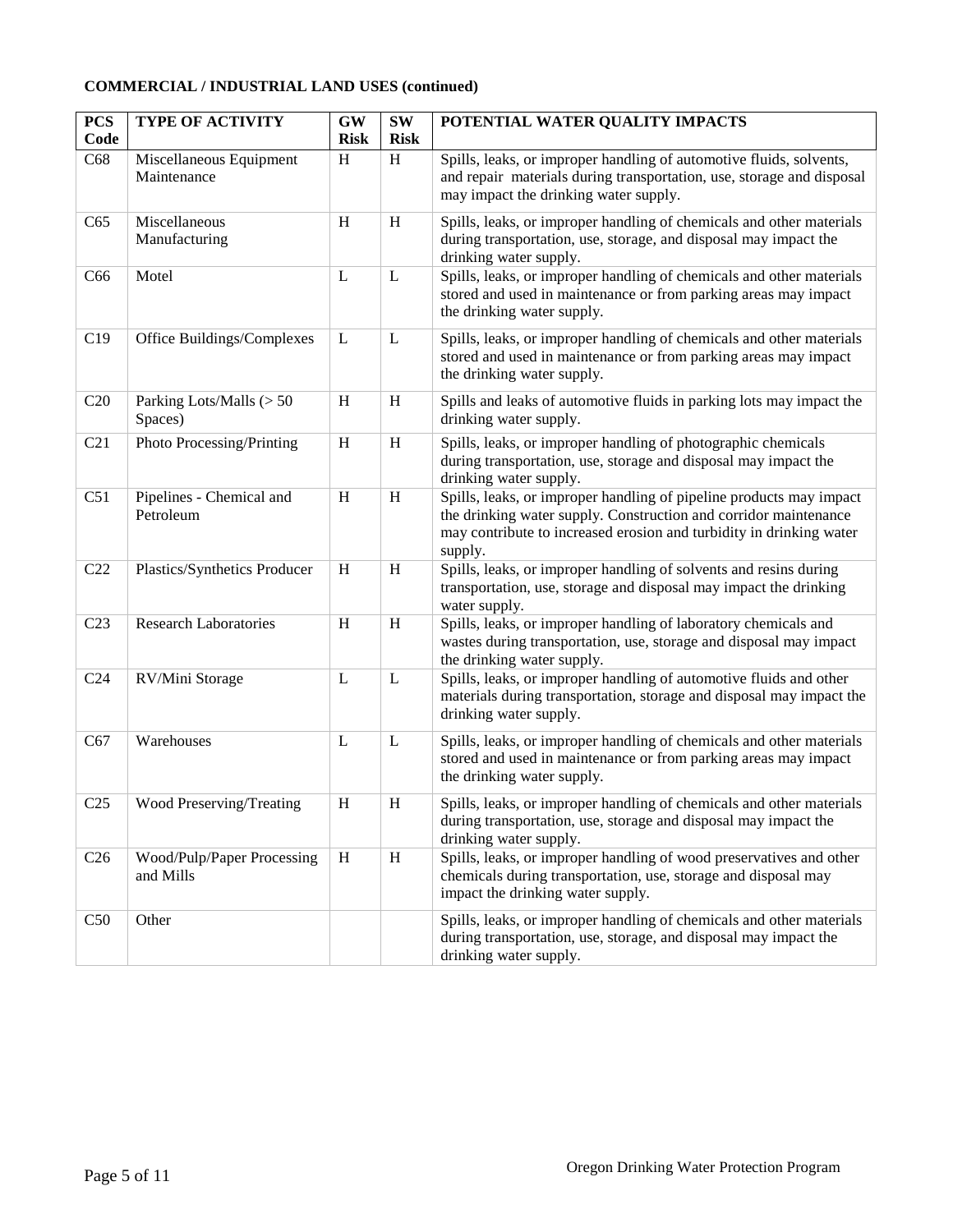### **AGRICULTURAL / FOREST LAND USES**

| <b>PCS</b><br>Code | <b>TYPE OF ACTIVITY</b>                                                        | <b>GW</b><br><b>Risk</b> | <b>SW</b><br><b>Risk</b>  | POTENTIAL WATER QUALITY IMPACTS                                                                                                                                                                                                                                     |
|--------------------|--------------------------------------------------------------------------------|--------------------------|---------------------------|---------------------------------------------------------------------------------------------------------------------------------------------------------------------------------------------------------------------------------------------------------------------|
| A01                | <b>Auction Lots</b>                                                            | H                        | H                         | Improper storage and management of animal wastes and wastewater<br>in areas of concentrated animals may impact drinking water.                                                                                                                                      |
| A02                | <b>Boarding Stables</b>                                                        | M                        | $\boldsymbol{\mathrm{H}}$ | Improper storage and management of animal wastes and wastewater<br>in areas of concentrated animals may impact drinking water.                                                                                                                                      |
| A54                | <b>Concentrated Animal</b><br>Feeding Operation - Fed Reg                      | H                        | H                         | Improper storage and management of animal wastes and wastewater<br>in areas of concentrated animals may impact drinking water.                                                                                                                                      |
| A03                | <b>Confined Animal Feeding</b><br>Operations (CAFOs)                           | H                        | H                         | Improper storage and management of animal wastes and wastewater<br>in areas of concentrated animals may impact drinking water.                                                                                                                                      |
| A04                | Crops - Irrigated (inc.<br>orchards, vineyards,<br>nurseries, greenhouses)     | M                        | H                         | Over-application or improper handling of pesticides/fertilizers may<br>impact drinking water. Excessive irrigation may transport<br>contaminants or sediments to groundwater/surface water through<br>runoff. Drip-irrigated crops are considered to be a low risk. |
| A05                | Crops - Nonirrigated (inc.<br>Christmas trees, grains, grass<br>seed, pasture) | L                        | L                         | Over-application or improper handling of pesticides/fertilizers may<br>impact drinking water. Some agricultural practices may result in<br>excess sediments discharging to surface waters, but non-irrigated<br>crops are generally considered to be a low risk.    |
| A06                | Farm Machinery Repair                                                          | H                        | M                         | Spills, leaks, or improper handling of solvents and petroleum<br>products during transportation, use, storage and disposal may<br>impact the drinking water supply.                                                                                                 |
| A51                | Fish Hatchery/Aquaculture                                                      | $\mathbf{L}$             | H                         | Some aquaculture practices may increase surface erosion and<br>sediment delivery rates, resulting in turbidity in drinking water<br>source. Runoff/discharges containing nutrients, suspended solids,<br>antibiotics and other chemicals may impact drinking water. |
| A07                | Grazing Animals $($ > 5 large<br>animals or equivalent/acre)                   | $\mathbf{M}$             | H                         | Improper storage and management of animal wastes may impact<br>drinking water supply. Concentrated livestock may contribute to<br>erosion and sedimentation of surface water bodies.                                                                                |
| A52                | <b>Irrigation Canal/Pond</b>                                                   | M                        | H                         | Runoff containing pesticides or fertilizers may impact drinking<br>water. Irrigation canals and ponds may increase surface erosion and<br>sediment delivery rates, resulting in high turbidity in drinking water<br>source.                                         |
| M11                | Kennels ( $>$ 20 Pens)                                                         | L                        | $\mathbf M$               | Improper storage, management, and disposal of animal wastes and<br>wastewater in areas of concentrated animals may impact drinking<br>water.                                                                                                                        |
| A08                | Lagoons/Liquid Wastes                                                          | $H_{\rm}$                | H                         | Improper seepage or overflows of liquid wastes may impact the<br>drinking water supply.                                                                                                                                                                             |
| A09                | <b>Land Application Sites</b>                                                  | M                        | H                         | Improper management of sludge and wastewater may impact<br>drinking water supply.                                                                                                                                                                                   |
| A10                | Managed Forest Land -<br><b>Broadcast Fertilized Areas</b>                     | L                        | $\mathbf M$               | Over-application or improper handling of pesticides or fertilizers<br>may impact the drinking water source.                                                                                                                                                         |
| A11                | Managed Forest Land -<br>Clearcut Harvest $(< 35$ yrs.)                        | M                        | $\mathbf H$               | Cutting and yarding of trees may contribute to increased erosion,<br>resulting in turbidity and chemical changes in drinking water<br>supply. Over-application or improper handling of pesticides or<br>fertilizers may impact drinking water source.               |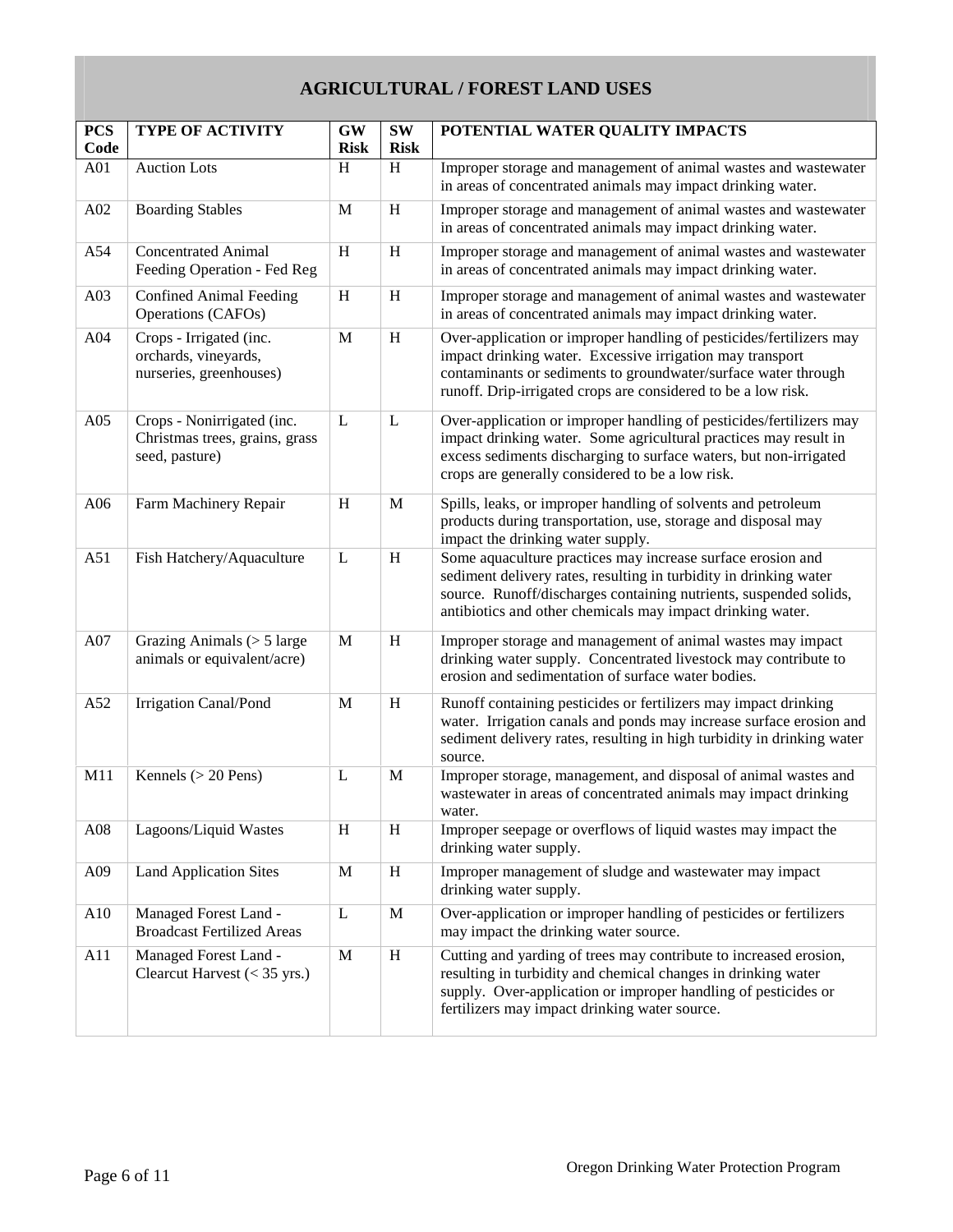#### **AGRICULTURAL / FOREST LAND USES (continued)**

| <b>PCS</b> | <b>TYPE OF ACTIVITY</b>                                                          | <b>GW</b>   | <b>SW</b>                 | POTENTIAL WATER QUALITY IMPACTS                                                                                                                                                                                                                                         |
|------------|----------------------------------------------------------------------------------|-------------|---------------------------|-------------------------------------------------------------------------------------------------------------------------------------------------------------------------------------------------------------------------------------------------------------------------|
| Code       |                                                                                  | <b>Risk</b> | <b>Risk</b>               |                                                                                                                                                                                                                                                                         |
| A12        | Managed Forest Land -<br>Partial Harvest $(< 10$ yrs.)                           | M           | H                         | Cutting and yarding of trees may contribute to increased erosion,<br>resulting in turbidity and chemical changes (ex: nitrates) in drinking<br>water supply. Over-application or improper handling of pesticides<br>or fertilizers may impact drinking water source.    |
| A13        | Managed Forest Land - Road<br>Density ( $> 2$ mi./sq. mi.)                       | M           | H                         | Road building, maintenance, and usage may contribute to erosion<br>and slope failure causing turbidity in drinking water supply.<br>Vehicle usage increases the risks of leaks or spills of petroleum<br>products and other hazardous materials.                        |
| A16        | Managed Forest Lands -<br><b>Status Unknown</b>                                  | M           | H                         | Cutting and yarding of trees may contribute to increased erosion,<br>resulting in turbidity and chemical changes in drinking water<br>supply. Over-application or improper handling of pesticides or<br>fertilizers may impact drinking water source.                   |
| A14        | Pesticide/Fertilizer/Petroleum<br>Storage, Handling, Mixing,<br>& Cleaning Areas | H           | $\boldsymbol{\mathrm{H}}$ | Leaks, spills and improper handling of pesticides, fertilizers and<br>petroleum products may impact drinking water source.                                                                                                                                              |
| A15        | Recent Burn Areas $(< 10$<br>yrs.)                                               | L           | H                         | Vegetation removal by fire may increase surface erosion and<br>sediment delivery rates, resulting in high turbidity in drinking water<br>source.                                                                                                                        |
| A56        | Rodeo Grounds/Fair Grounds                                                       | M           | H                         | Improper storage and management of animal wastes and wastewater<br>in areas of concentrated animals may impact drinking water.                                                                                                                                          |
| A57        | Seed Cleaning/Packaging                                                          | M           | M                         | Spills, leaks, or improper handling of chemicals and other materials<br>during transportation, use, storage, and disposal may impact the<br>drinking water supply.                                                                                                      |
| A55        | <b>Unmanaged Forests</b>                                                         | L           | L                         | Future cutting and yarding of trees may contribute to increased<br>erosion, resulting in turbidity and chemical changes (nitrates) in<br>drinking water supply. Over-application or improper handling of<br>pesticides or fertilizers may impact drinking water source. |
| A53        | Wells -<br>Agricultural/Irrigation                                               | M           | L                         | Improperly installed or maintained wells and abandoned wells may<br>provide a direct conduit for contamination to groundwater and<br>drinking water source.                                                                                                             |
| A50        | Other                                                                            |             |                           | The impacts of this potential contaminant source will be addressed<br>during the enhanced inventory.                                                                                                                                                                    |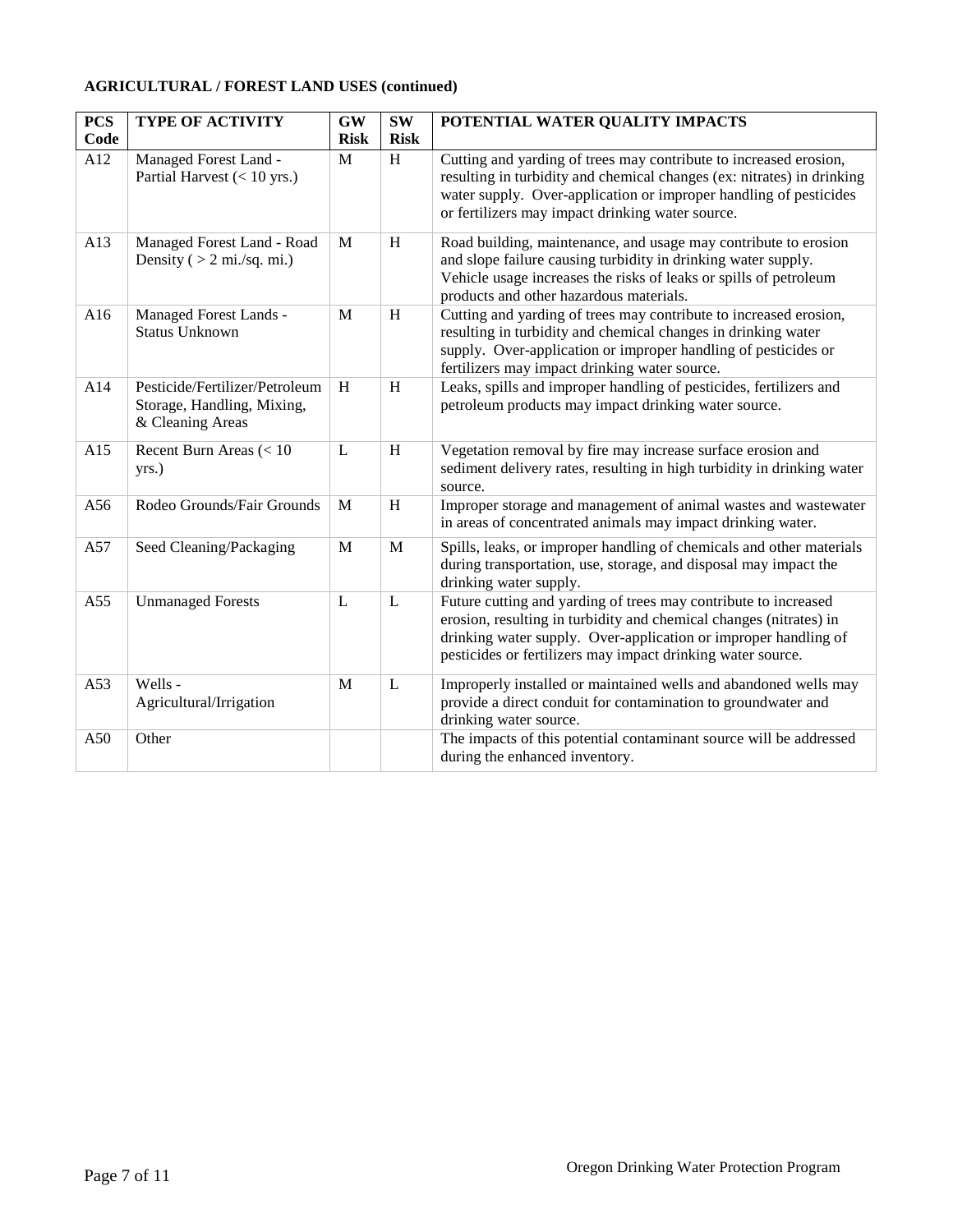### **MISCELLANEOUS LAND USES – Wastewater**

| <b>PCS</b>      | <b>TYPE OF ACTIVITY</b>                                                        | GW          | <b>SW</b>   | POTENTIAL WATER QUALITY IMPACTS                                                                                                                                                                                      |
|-----------------|--------------------------------------------------------------------------------|-------------|-------------|----------------------------------------------------------------------------------------------------------------------------------------------------------------------------------------------------------------------|
| Code            |                                                                                | <b>Risk</b> | <b>Risk</b> |                                                                                                                                                                                                                      |
| M58             | <b>DEQ Permitted Discharges -</b><br>Domestic On-Site                          | M           | L           | If not properly sited, designed, installed, and maintained, septic<br>systems can impact drinking water. Use of drain cleaners and<br>dumping household hazardous wastes can result in groundwater<br>contamination. |
| M10             | Industrial Injection/Dry<br>Wells, Sumps - Class V UICs                        | H           | H           | Shallow injection wells may transport untreated water directly into<br>groundwater and impact drinking water.                                                                                                        |
| M <sub>62</sub> | Lagoons/Liquid Wastes -<br>Municipal/Industrial<br><b>Wastewater Treatment</b> | H           | H           | Improper seepage or overflows of liquid wastes may impact the<br>drinking water supply.                                                                                                                              |
| M31             | Large Capacity Septic<br>Systems (serves $> 20$ people)<br>- Class V UICs      | H           | M           | If not properly sited, designed, installed, and maintained, septic<br>systems can impact drinking water.                                                                                                             |
| M60             | Other Injection/Dry Wells,<br>Sumps - Class V UICs                             | L           | L           | Shallow injection wells may transport untreated water directly into<br>groundwater and impact drinking water.                                                                                                        |

| <b>MISCELLANEOUS LAND USES - Rural</b> |                                                                |                          |                          |                                                                                                                                                                                                                      |  |
|----------------------------------------|----------------------------------------------------------------|--------------------------|--------------------------|----------------------------------------------------------------------------------------------------------------------------------------------------------------------------------------------------------------------|--|
| <b>PCS</b><br>Code                     | <b>TYPE OF ACTIVITY</b>                                        | <b>GW</b><br><b>Risk</b> | <b>SW</b><br><b>Risk</b> | POTENTIAL WATER QUALITY IMPACTS                                                                                                                                                                                      |  |
| M <sub>08</sub>                        | Homesteads - Rural -<br>Machine Shops/Equipment<br>Maintenance | H                        | H                        | Spills, leaks, or improper handling of solvents, fuels, and other<br>materials or chemicals during transportation, use, storage and<br>disposal may impact the drinking water supply.                                |  |
| M09                                    | Homesteads - Rural - Septic<br>Systems $(< 1/acre)$            | L                        | L                        | If not properly sited, designed, installed, and maintained, septic<br>systems can impact drinking water. Use of drain cleaners and<br>dumping household hazardous wastes can result in groundwater<br>contamination. |  |
| M13                                    | <b>Random Dump Sites</b>                                       | M                        | H                        | Illegal trash and debris containing chemicals and hazardous<br>materials may cause contamination to groundwater or surface water<br>supply.                                                                          |  |
| M30                                    | Wells - Residential/<br>Municipal and<br>Commercial/Industrial | H                        | M                        | Improperly installed or maintained wells and abandoned wells may<br>provide a direct conduit for contamination to groundwater and<br>drinking water source.                                                          |  |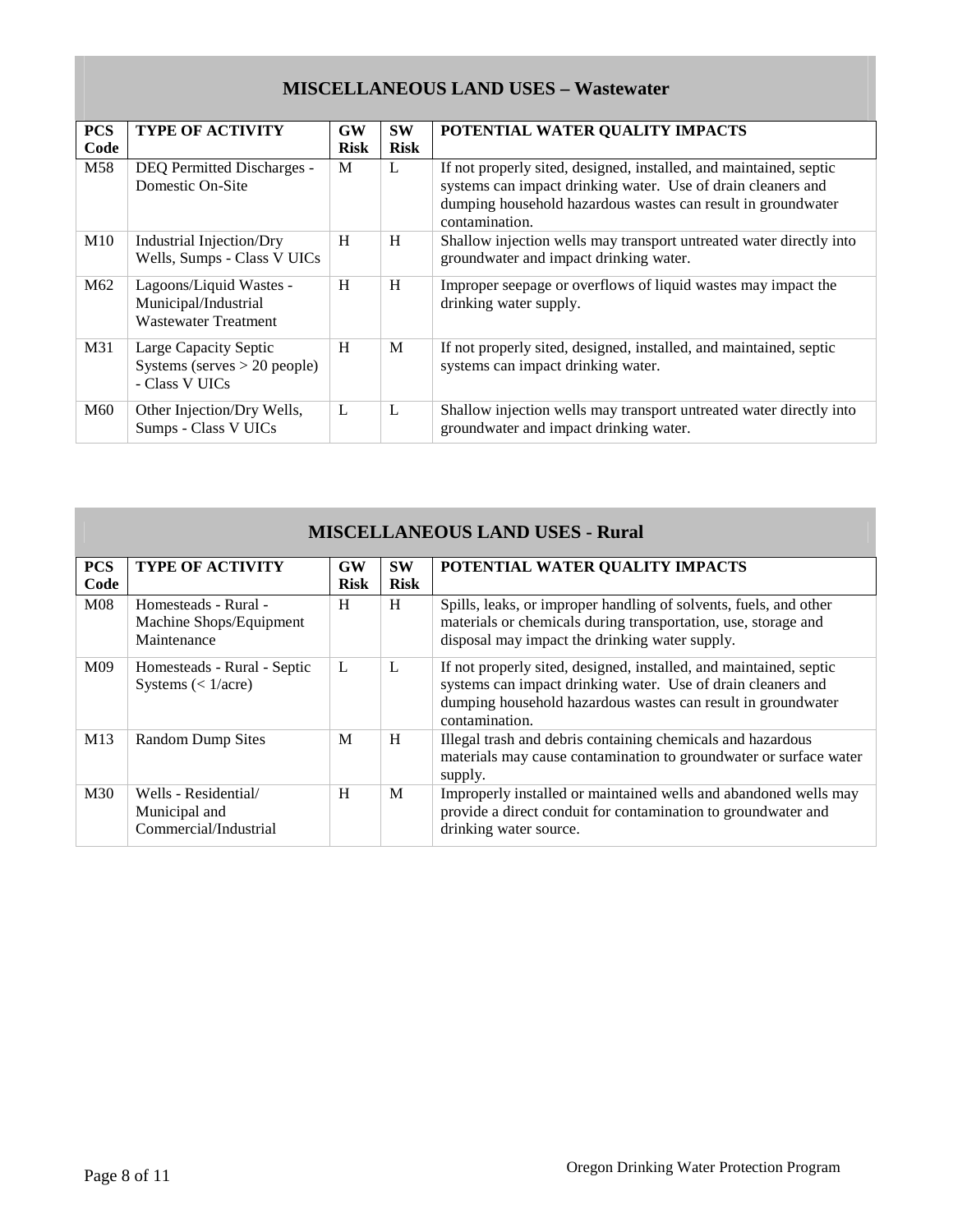## **MISCELLANEOUS LAND USES - Surface Water/Erosion Hazards**

| <b>PCS</b> | <b>TYPE OF ACTIVITY</b>                            | GW          | <b>SW</b>   | POTENTIAL WATER QUALITY IMPACTS                                                                                                                                                                                                                                        |
|------------|----------------------------------------------------|-------------|-------------|------------------------------------------------------------------------------------------------------------------------------------------------------------------------------------------------------------------------------------------------------------------------|
| Code       |                                                    | <b>Risk</b> | <b>Risk</b> |                                                                                                                                                                                                                                                                        |
| M02        | Channel Alterations - Heavy                        | L           | H           | Construction or maintenance of channel may cause erosion,<br>resulting in increase in turbidity of surface water. Improper stream<br>alterations may also contribute to increase in potential for flooding.                                                            |
| M32        | <b>Construction/Demolition</b><br>Areas            | M           | H           | Construction/demolition activities may contribute to erosion and<br>increased turbidity in surface water drinking water supplies.<br>Equipment usage increases the risks of leaks or spills of fuels and<br>other chemicals.                                           |
| M51        | Landslide Area                                     | L           | H           | Increased surface erosion and sediment delivery rates may result in<br>high turbidity in drinking water source.                                                                                                                                                        |
| M52        | Ponds/Streams/Wetlands                             | L           | L           | Ponds may increase surface erosion and sediment delivery rates,<br>resulting in high turbidity in drinking water source.                                                                                                                                               |
| M14        | River Recreation - Heavy<br>Use (inc. campgrounds) | L           | M           | Inadequate disposal of human wastes may contribute bacteria and<br>nutrients to the drinking water supply. Heavy use may contribute to<br>streambank erosion causing turbidity. Fuel spills and emissions<br>may also contribute to contamination.                     |
| M54        | Surface Water on 303d list                         | L           | H           | Stream segment(s) that do not meet Clean Water Act/DEQ water<br>quality standards may also be impacting drinking water.                                                                                                                                                |
| M29        | <b>Upstream Reservoirs/Dams</b>                    | L           | M           | During major storm events, reservoirs may contribute to prolonged<br>turbidity for downstream intakes for drinking water. Construction,<br>fluctuating water levels, and heavy waterside use can increase<br>erosion and turbidity in reservoir/drinking water source. |

| <b>MISCELLANEOUS LAND USES - Stormwater</b> |                                                                              |                          |                          |                                                                                                                                              |  |
|---------------------------------------------|------------------------------------------------------------------------------|--------------------------|--------------------------|----------------------------------------------------------------------------------------------------------------------------------------------|--|
| <b>PCS</b><br>Code                          | <b>TYPE OF ACTIVITY</b>                                                      | <b>GW</b><br><b>Risk</b> | <b>SW</b><br><b>Risk</b> | POTENTIAL WATER QUALITY IMPACTS                                                                                                              |  |
| M <sub>57</sub>                             | <b>DEQ Permitted Stormwater</b><br>Discharges (NPDES or<br>WPCF)             | M                        | H                        | Stormwater run-off may contain a wide variety of contaminants<br>from residential, commercial/industrial, and agricultural use areas.        |  |
| M <sub>04</sub>                             | <b>Stormwater Outfalls</b>                                                   | L                        | H                        | Stormwater run-off may contain contaminants from residential<br>(homesites and roads), commercial/industrial, and agricultural use<br>areas. |  |
| M <sub>16</sub>                             | <b>Stormwater Retention Basins</b>                                           | M                        | H                        | Stormwater run-off may contain a wide variety of contaminants<br>from residential, commercial/industrial, and agricultural use areas.        |  |
| M59                                         | Stormwater Wastewater<br>Injection/Dry Wells, Sumps -<br><b>Class V UICs</b> | M                        | M                        | Shallow injection wells may transport untreated water directly into<br>groundwater and impact drinking water.                                |  |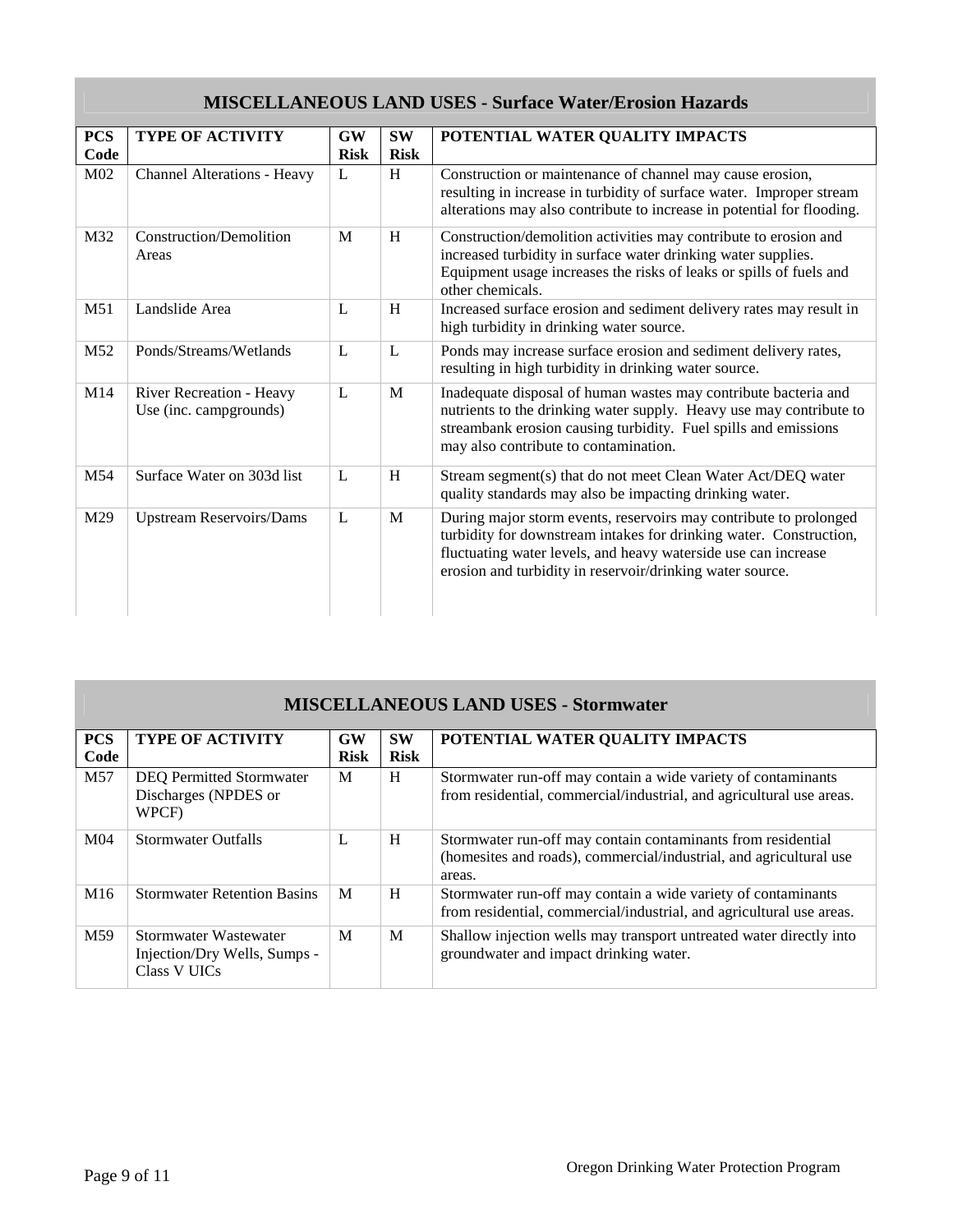# **MISCELLANEOUS LAND USES - Transportation**

| <b>PCS</b><br>Code | <b>TYPE OF ACTIVITY</b>                                            | <b>GW</b><br><b>Risk</b> | <b>SW</b><br><b>Risk</b> | POTENTIAL WATER QUALITY IMPACTS                                                                                                                                                                                                                                              |
|--------------------|--------------------------------------------------------------------|--------------------------|--------------------------|------------------------------------------------------------------------------------------------------------------------------------------------------------------------------------------------------------------------------------------------------------------------------|
| M17                | Transmission Lines - Right-<br>of-Ways                             | L                        | H                        | Construction and corridor maintenance may contribute to increased<br>erosion and turbidity in drinking water supply. Over-application or<br>improper handling of pesticides or fertilizers may impact drinking<br>water supply.                                              |
| M18                | Transportation -<br>Freeways/State Highways                        | M                        | H                        | Vehicle use increases the risk for leaks or spills of fuel & other haz.<br>materials. Road building, maintenance & use can increase<br>erosion/slope failure causing turbidity. Over-application or<br>improper handling of pesticides/fertilizers may impact water.         |
| M19                | <b>Transportation - Railroads</b>                                  | M                        | H                        | Rail transport elevates the risk for leaks/spills of fuel & other haz.<br>materials. Installation/maintenance of tracks may increase erosion &<br>slope failure causing turbidity. Over-application/improper handling<br>of pesticides may impact the water supply.          |
| M20                | Transportation - Right-Of-<br>Ways - Herbicide Use Areas           | M                        | H                        | Over-application or improper handling of pesticides may impact<br>drinking water supply.                                                                                                                                                                                     |
| M21                | Transportation - River<br>Traffic - Heavy                          | L                        | H                        | Heavy river usage may contribute to riverbank erosion and<br>increased turbidity in drinking water supply. Fuel and other<br>chemical leaks, spills and emissions may also contribute to drinking<br>water contamination.                                                    |
| M22                | <b>Transportation - Stream</b><br>Crossing - Perennial             | $\mathbf{L}$             | H                        | Road building, maintenance $\&$ use may increase erosion $\&$ slope<br>failure causing turbidity. Vehicle use increases the risk of leaks or<br>spills of fuel & other chemicals. Over-application/improper<br>handling of pesticides in right-of-way may also impact water. |
| M56                | <b>Transportation Corridors -</b><br><b>High Use Roads/Streets</b> | M                        | H                        | Vehicle use increases the risk for leaks or spills of fuel & other haz.<br>materials. Road building, maintenance & use can increase<br>erosion/slope failure causing turbidity. Over-application or<br>improper handling of pesticides/fertilizers may impact water.         |

| <b>MISCELLANEOUS LAND USES - Underground Storage Tanks</b> |                                                                            |                   |                          |                                                                                                                                             |  |
|------------------------------------------------------------|----------------------------------------------------------------------------|-------------------|--------------------------|---------------------------------------------------------------------------------------------------------------------------------------------|--|
| <b>PCS</b><br>Code                                         | <b>TYPE OF ACTIVITY</b>                                                    | GW<br><b>Risk</b> | <b>SW</b><br><b>Risk</b> | POTENTIAL WATER QUALITY IMPACTS                                                                                                             |  |
| M26                                                        | UST - Confirmed Leaking<br>but listed as NFA - DEQ<br><b>LUST</b> List     | L                 | L                        | Contamination from spills, leaks, or improper handling of stored<br>materials not evaluated by DEQ may impact the drinking water<br>supply. |  |
| M23                                                        | UST - Confirmed Leaking<br>Tanks - DEQ LUST List                           | H                 | M                        | Existing contamination from spills, leaks, or improper handling of<br>stored materials may impact the drinking water supply.                |  |
| M24                                                        | UST-<br>Decommissioned/Inactive                                            | L                 | L                        | Historic spills or leaks may impact the drinking water supply.                                                                              |  |
| M <sub>25</sub>                                            | UST - Nonregulated Tanks<br>$(< 1,100$ gals or Large<br>Heating Oil Tanks) | H                 | M                        | Spills, leaks, or improper handling of stored materials may impact<br>the drinking water supply.                                            |  |
| M28                                                        | UST - Status Unknown                                                       | H                 | M                        | Spills, leaks, or improper handling of stored materials may impact<br>the drinking water supply.                                            |  |
| M27                                                        | UST - Upgraded/Registered<br>- Active                                      | L                 | L                        | Spills or improper handling during tank filling or product<br>distribution may impact the drinking water supply.                            |  |